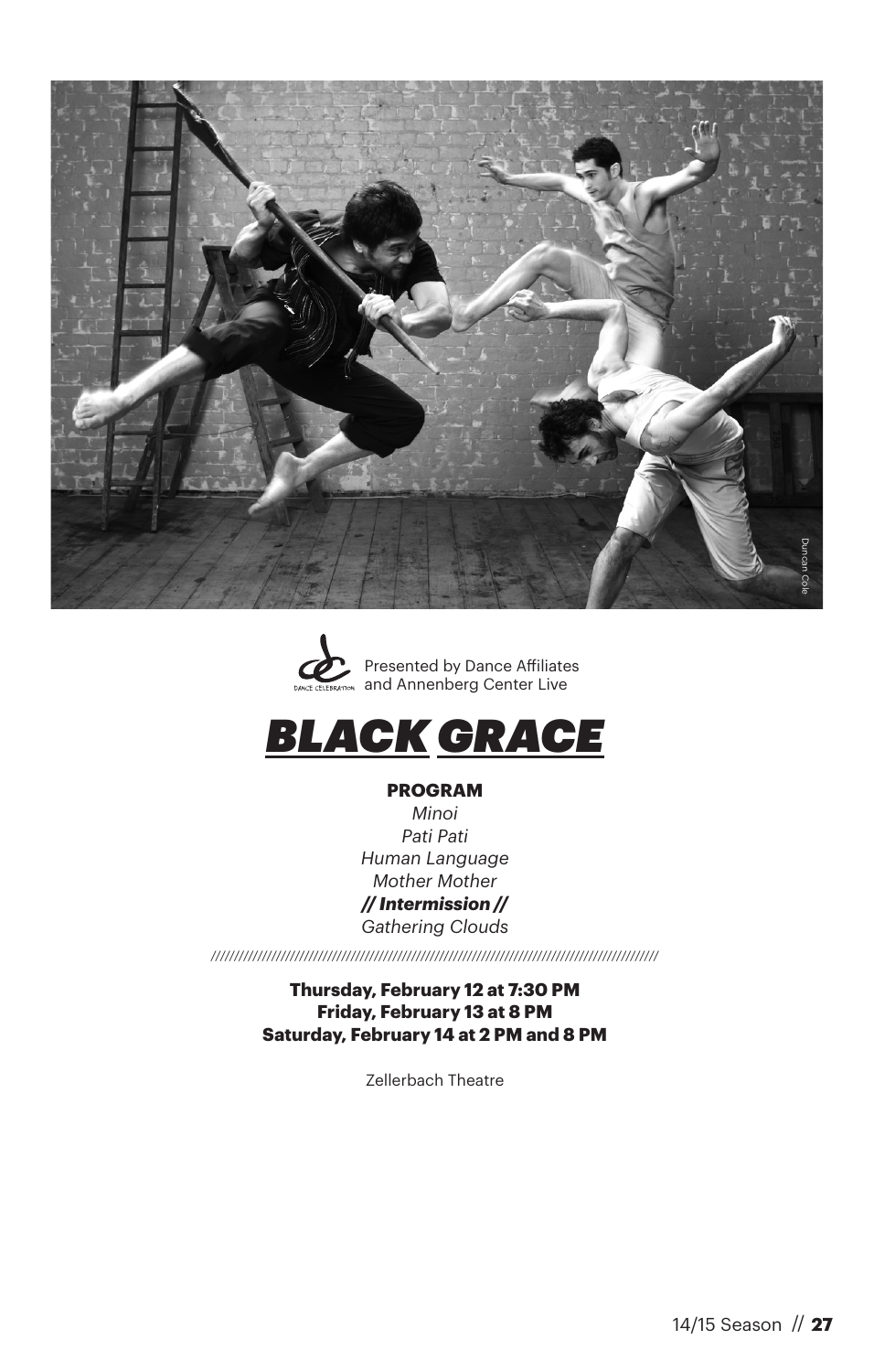# PROGRAM NOTES

#### *Minoi* (1999) Choreography **Neil Ieremia** Music "Minoi Minoi" (traditional), arranged by **Neil Ieremia** Lighting Design **Mark Burlace**

Minoi fuses a traditional Samoan dance style known as Fa'ataupati (slap dance) and western contemporary dance as a means of exploring the idea of cultural identity issues, live singing and vocalizations.

#### *Pati Pati* (2009) Choreography **Neil Ieremia** Original Music "Surface" (2003), **Neil Ieremia and Juse** Lighting Design **Nik Janiurek**

*Pati Pati* is a mixture of excerpts from older repertoire that utilize body percussion influenced by traditional Samoan Sasa (seated dance) and Fa'ataupati (slap dance). Movement segments, phrases and motifs have evolved from past full-length works, including *Relentless* (1998); the self-titled debut season *Black Grace* (1995); *Fia Ola* (1998) and *Amata* (2007).

#### *Human Language* (2002) Choreography **Neil Ieremia** Music "Conquistador," **Chico Hamilton** Lighting Design **Jeremy Fern**

"As social creatures, we seem to complicate the very thing that was designed to capture, articulate and communicate our deepest thoughts and feelings - language. From a simple scenario, I extrapolated gesture and movement patterns common to a particular social situation and created a physical language that I used to respond to my sources of inspiration. *Human Language* is also inspired by an unexpected reaction to having females in my studio after working for years with only male dancers." – Neil Ieremia

## *Mother Mother* (2013)

Choreography **Neil Ieremia** Music "Mother Mother" (radio version), **Fat Freddy's Drop** Lighting Design **Mark Burlace**

*Mother Mother* was originally choreographed for a music video, on request of popular New Zealand band Fat Freddy's Drop.

"*Mother Mother* is a tribute to my mother who is often the unsung hero in my family. Even to this day she helps to prop me up when things get tough, knocks me back when I get ahead of myself, reminds me to never forget where I come from and to always be grateful for what I have." – Neil Ieremia

*// Intermission //*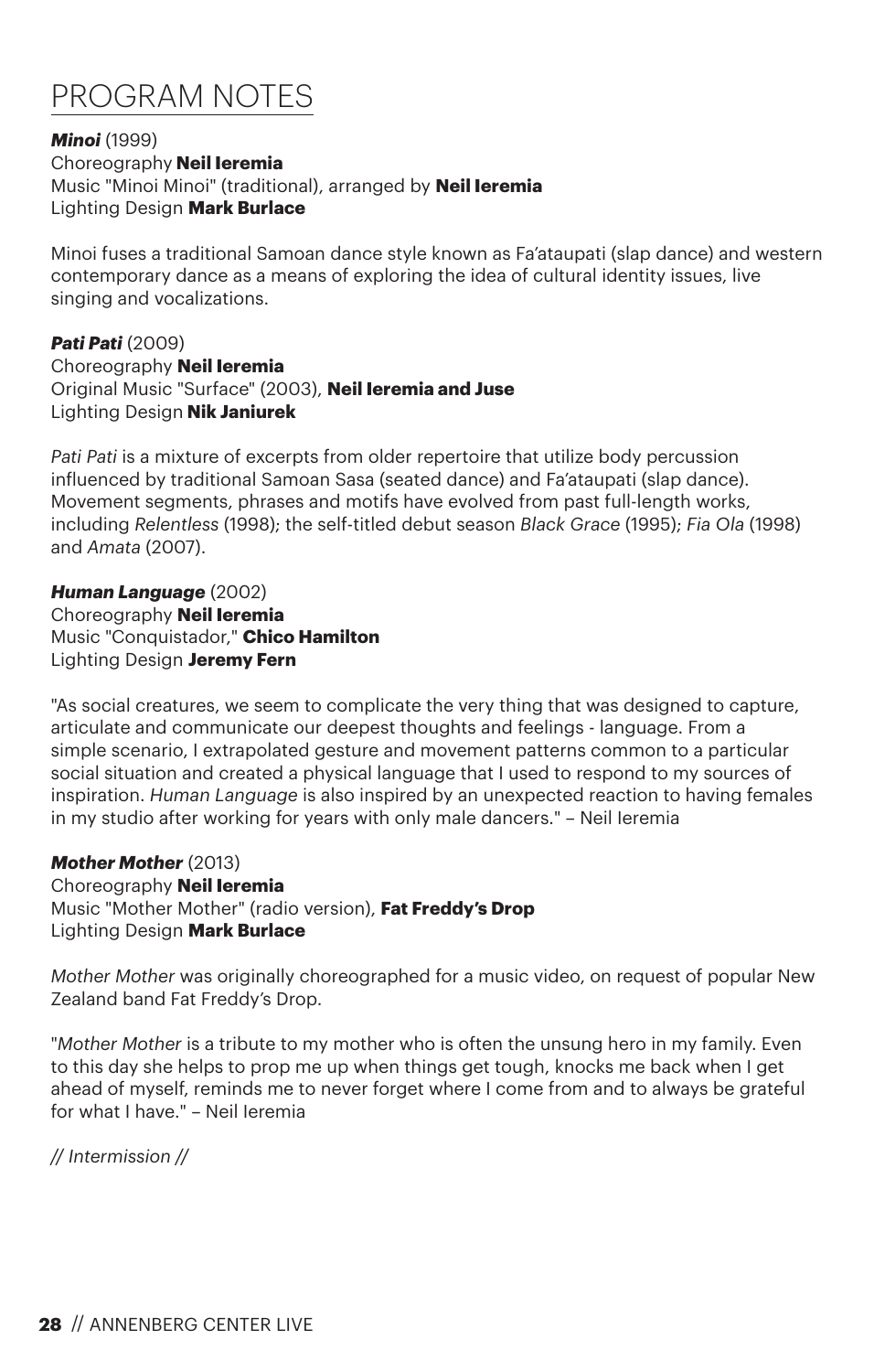## *Gathering Clouds* (2009) Choreography **Neil Ieremia** Lighting Design **Nik Janiurek**

#### **Music**

| Section One-Exodus                     |                                                                                       |
|----------------------------------------|---------------------------------------------------------------------------------------|
| Cook Island Drumming<br>Hymns          | Ngativaro lorangi and Tuaine Robati<br>Siufaitotoa Simanu Ieremia<br>Rev Maligi Evile |
|                                        | Afioga Tofa Lautiso Simanu ma le Tausi<br>Afioga Tofa Teoteo                          |
| Tongan Chants                          | Niulala Helu                                                                          |
| Section Two-Land of the Song Sung Loud |                                                                                       |
| <b>Elvis Presley</b>                   | "Can't Help Falling in Love"<br>"There'll be Peace in the Valley"<br>"If I Can Dream" |
|                                        | "It's Alright"                                                                        |
|                                        | "Suspicious Minds"                                                                    |
| Section Three-Keep Honour Bright       |                                                                                       |
| <b>Goldberg Variations</b>             | Aria and Variations 1, 2, 3, 4, 5, 6, 8 and 31<br>Played by Murray Perahia            |

With a diverse movement vocabulary ranging from traditional Samoan dance to fast and dynamic movements influenced by cult hero Bruce Lee, *Gathering Clouds* captures Black Grace at its physical and creative best.

A deeply personal work, *Gathering Clouds* responds to controversial claims made by a New Zealand economist in a discussion paper titled "Growing Pains: The Valuation and Cost of Human Capital." He notes, amongst other things, that "Pacific Island immigrants are a drain on the (New Zealand) economy" and warns that Polynesians living in New Zealand display "significant and enduring under-achievement"—a problem he believes immigration is making worse.

"*Gathering Clouds* is not about looking back in anger, nor is it about pretending that everything is perfect when clearly it is not. It is simply about reaffirming who we are as a young and diverse nation that is learning to weather the storms of change." – Neil Ieremia

## ABOUT THE ARTISTS

## **Black Grace**

Black Grace was founded by Neil Ieremia in 1995. As artistic director and choreographer, Ieremia draws from his Samoan and New Zealand roots to create innovative dance works that reach across social, cultural and generational barriers. The work itself is highly physical, rich in the story telling traditions of the South Pacific and expressed with raw finesse, unique beauty and power. The Company features some of New Zealand's finest dancers and has toured internationally to Europe, Japan, South Korea, Mexico, Australia and New Caledonia. In 2004, Black Grace made its USA debut, performing a sold-out season at Jacob's Pillow Dance Festival, with a subsequent return to the Festival in 2005. Since then, the Company has performed regularly throughout North America earning audience and critical acclaim.